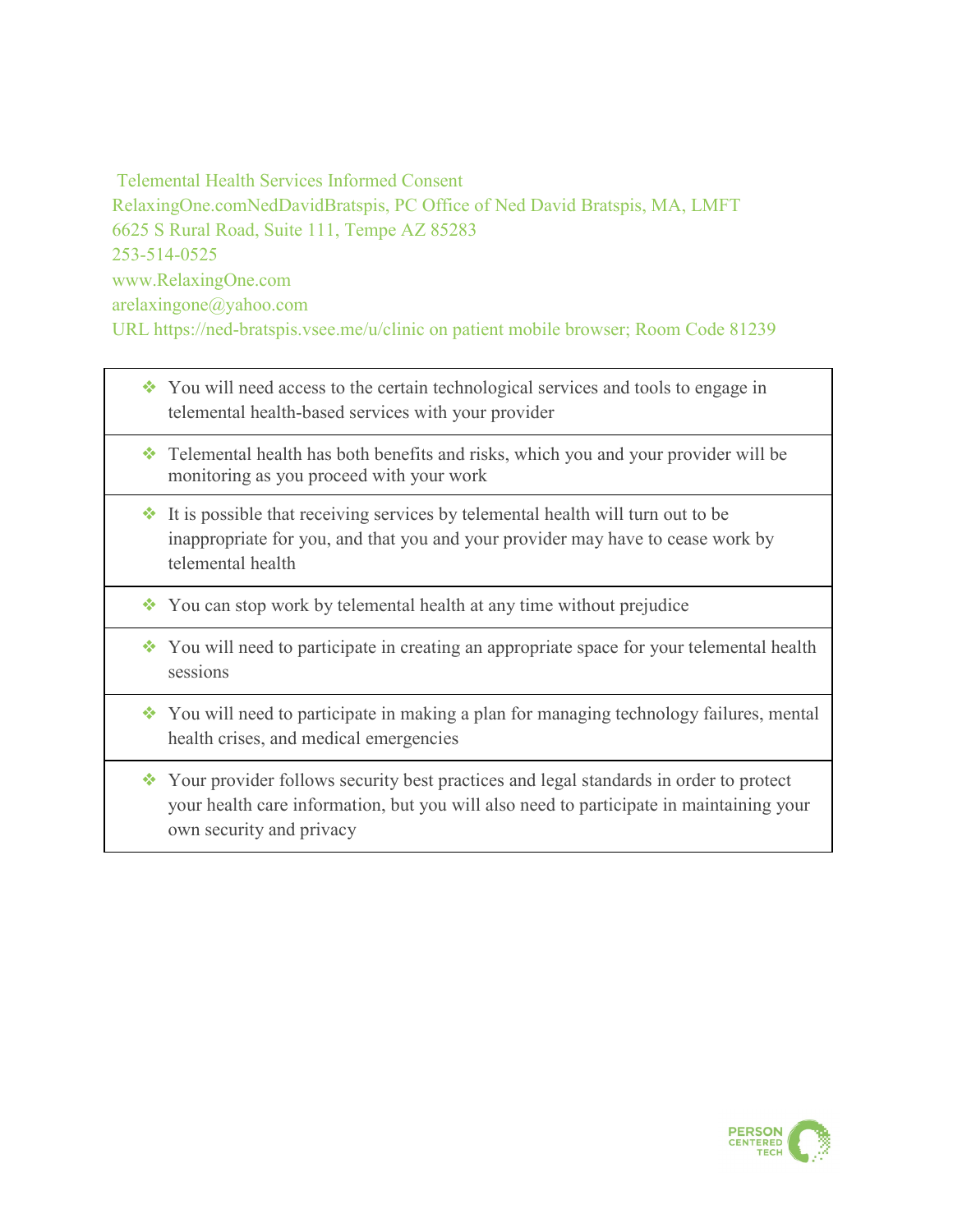### **What is Telemental Health?**

"Telemental health" means, in short, <"provision of mental health services with the provider and recipient of services being in separate locations, and the services being delivered over electronic media."

Services delivered via telemental health rely on a number of electronic, often Internet-based, technology tools. These tools can include videoconferencing software, email, text messaging, virtual environments, specialized mobile health ("mHealth") apps, and others.

#### **Your provider typically provides telemental health services using the following tools:**

| <i>VSee Lab Inc.</i>                                                                |
|-------------------------------------------------------------------------------------|
| URL https://ned-bratspis.user.me/u/clinic on patient mobile browser room code 81239 |
| $\sim$ $\sim$ $\sim$                                                                |

- $\triangleright$  You will need access to Internet service and technological tools needed to use the abovelisted tools in order to engage in telemental health work with your provider.
- $\triangleright$  If you have any questions or concerns about the above tools, please address them directly to your provider so you can discuss their risks, benefits, and specific application to your treatment.

# **Benefits and Risks of Telemental Health**

**Receiving services via telemental health allows you to:** 

Receive services at times or in places where the service may not otherwise be available.

Receive services in a fashion that may be more convenient and less prone to delays than inperson meetings.

Receive services when you are unable to travel to the service provider's office. The unique characteristics of telemental health media may also help some people make improved progress on health goals that may not have been otherwise achievable without telemental health.

**Receiving services via telemental health has the following risks:** 

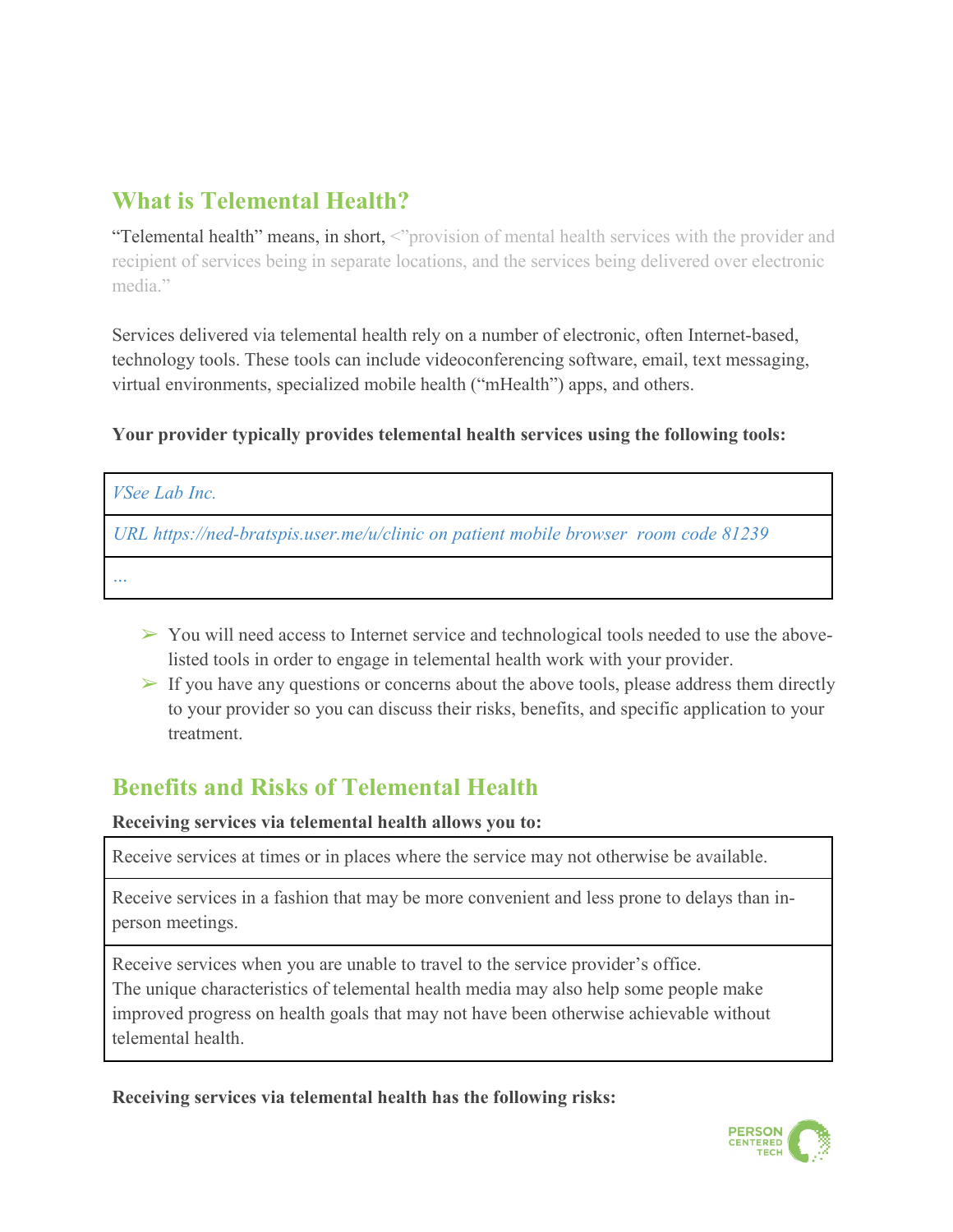Telemental health services can be impacted by technical failures, may introduce risks to your privacy, and may reduce your service provider's ability to directly intervene in crises or emergencies. Here is a non-exhaustive list of examples:

Internet connections and cloud services could cease working or become too unstable to use

Cloud-based service personnel, IT assistants, and malicious actors ("hackers") may have the ability to access your private information that is transmitted or stored in the process of telemental health-based service delivery.

Computer or smartphone hardware can have sudden failures or run out of power, or local power services can go out.

Interruptions may disrupt services at important moments, and your provider may be unable to reach you quickly or using the most effective tools. Your provider may also be unable to help you in-person.

There may be additional benefits and risks to telemental health services that arise from the lack of in-person contact or presence, the distance between you and your provider at the time of service, and the technological tools used to deliver services. Your provider will assess these potential benefits and risks, sometimes in collaboration with you, as your relationship progresses.

#### **Assessing Telemental Health's Fit For You**

Although it is well validated by research, service delivery via telemental health is not a good fit for every person. Your provider will continuously assess if working via telemental health is appropriate for your case. If it is not appropriate, your provider will help you find in-person providers with whom to continue services.

Please talk to your provider if you find the telemental health media so difficult to use that it distracts from the services being provided, if the medium causes trouble focusing on your services, or if there are any other reasons why the telemental health medium seems to be causing problems in receiving services. **Raising your questions or concerns will not, by itself, result in termination of services.** Bringing your concerns to your provider is often a part of the process.

You also have a right to stop receiving services by telemental health at any time without prejudice. If your provider also provides services in-person and you are reasonably able to access the provider's in-person services, you will not be prevented from accessing those services if you choose to stop using telemental health.

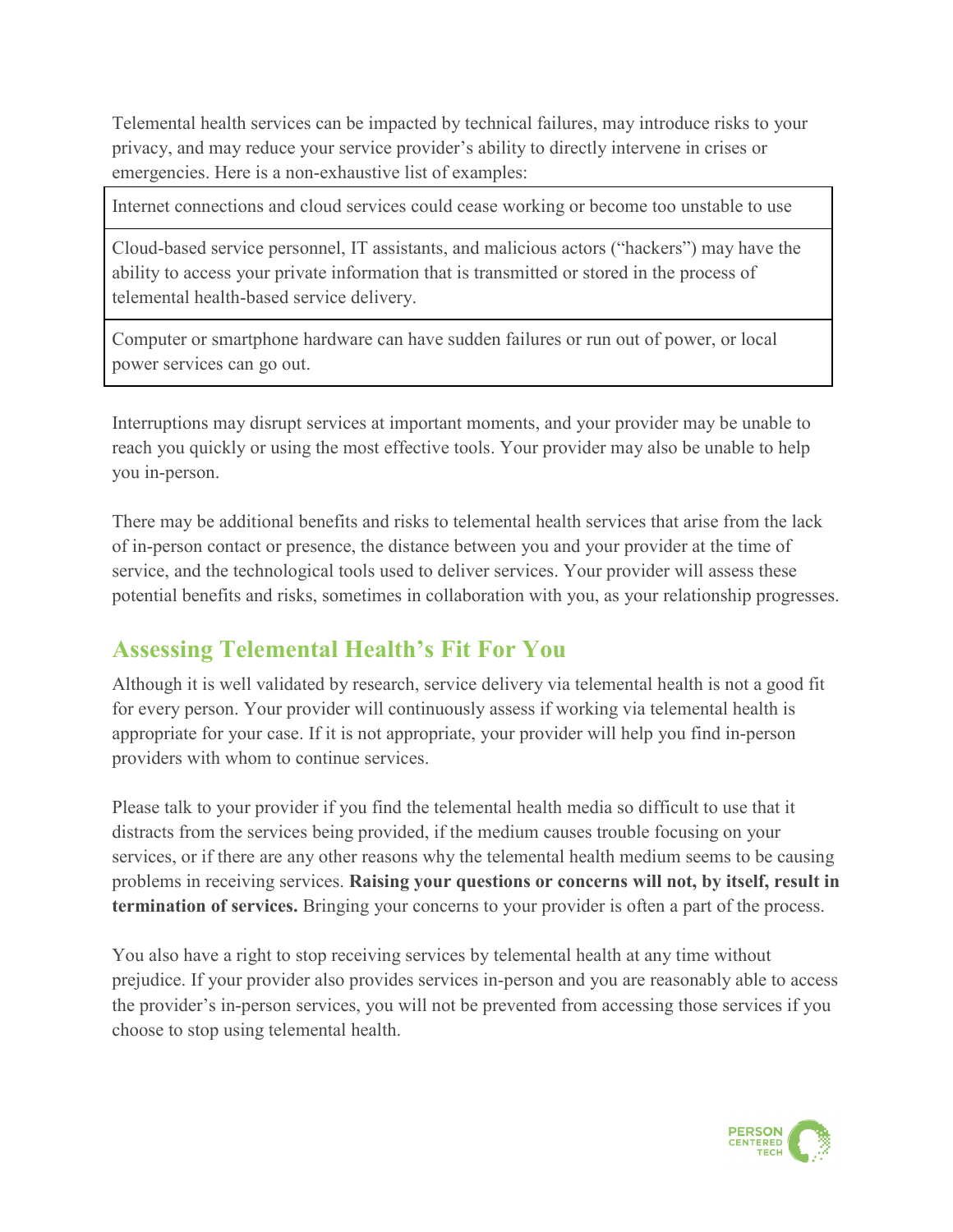### **Your Telemental Health Environment**

You will be responsible for creating a safe and confidential space during sessions. You should use a space that is free of other people. It should also be difficult or impossible for people outside the space to see or hear your interactions with your provider during the session. If you are unsure of how to do this, please ask your provider for assistance.

# **Our Communication Plan**

At our first session, we will develop a plan for backup communications in case of technology failures and a plan for responding to emergencies and mental health crises. In addition to those plans, your provider has the following policies regarding communications:

The best way to contact your provider between sessions is call by telephone , 253-514-0525

Your provider will respond to your messages within 24 business hours. > Please note that your provider may not respond at all on weekends or holidays. Your provider may also respond sooner than stated in this policy. That does not mean they will always respond that quickly.

Our work is done primarily during our appointed sessions, which will generally occur during Wednesdays-Saturdays  $10$  AM – 6 PM.. Contact between sessions should be limited to:

Confirming or changing appointment times

Billing questions or issues

*Any matters that represent a significant change in your status or condition*

Your provider is located in the GMT time zone. Please note the time difference from your own time zone.

Please note that all textual messages you exchange with your provider, e.g. emails and text messages, will become a part of your health record.

Your provider may coordinate care with one or more of your other providers. Your provider will use reasonable care to ensure that those communications are secure and that they safeguard your privacy.

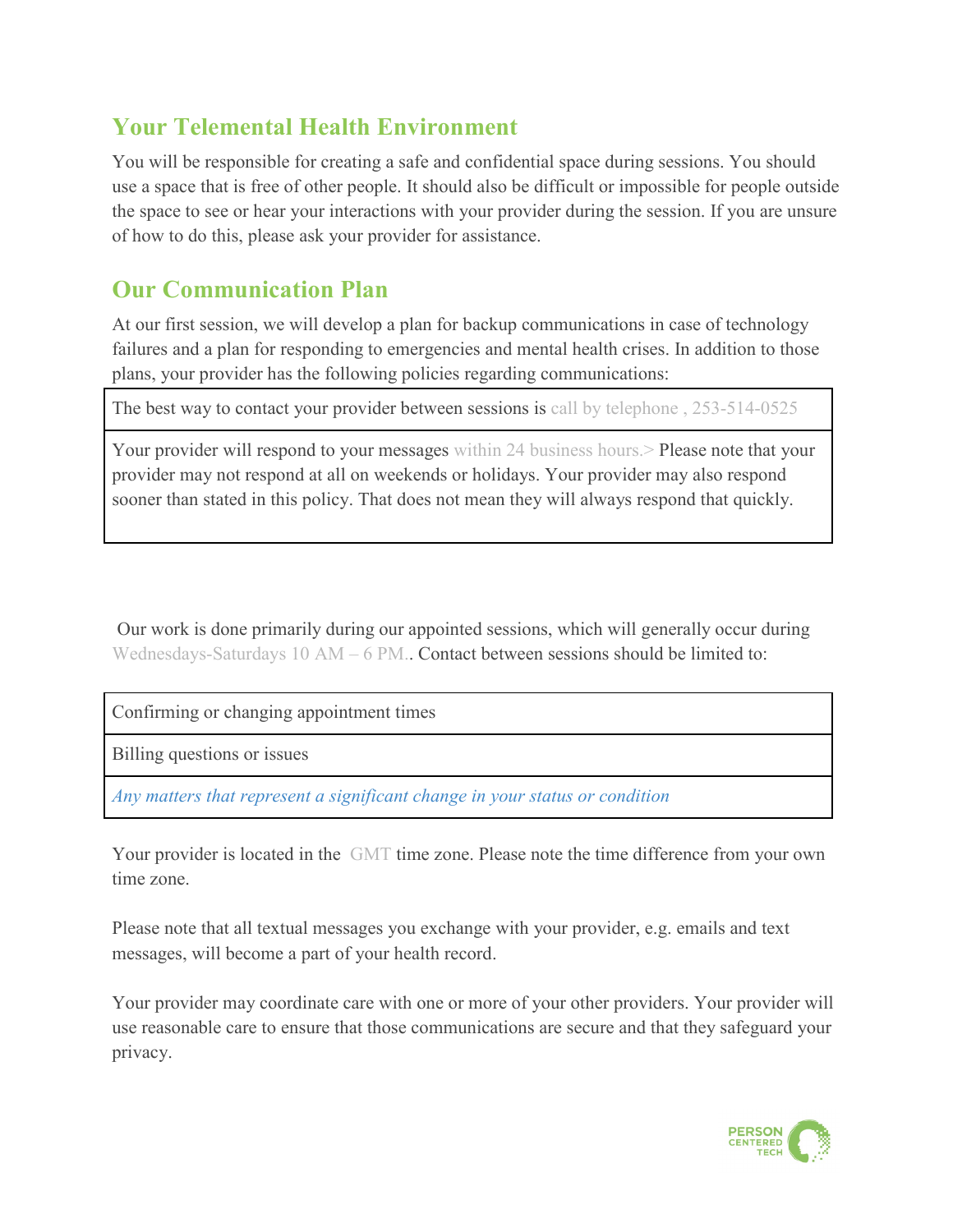# **Our Safety and Emergency Plan**

As a recipient of Telemental health-based services, you will need to participate in ensuring your safety during mental health crises, medical emergencies, and sessions that you have with your provider.

Your provider will require you to designate an emergency contact. You will need to provide permission for your provider to communicate with this person about your care during emergencies.

Your provider will also develop with you a plan for what to do during mental health crises and emergencies, and a plan for how to keep your space safe during sessions. It is important that you engage with your provider in the creation of these plans and that you follow them when you need to.

# **Your Security and Privacy**

Except where otherwise noted, your provider employs software and hardware tools that adhere to security best practices and applicable legal standards for the purposes of protecting your privacy and ensuring that records of your health care services are not lost or damaged.

As with all things in telemental health, however, you also have a role to play in maintaining your security. Please use reasonable security protocols to protect the privacy of your own health care information. For example: when communicating with your provider, use devices and service accounts that are protected by unique passwords that only you know. Also, use the secure tools that your provider has supplied for communications.

# **Recordings**

Please do not record video or audio sessions without your provider's consent. Making recordings can quickly and easily compromise your privacy, and should be done so with great care. Your provider will not record video or audio sessions.

*Your signature on this document and or the TMH attestation form found on www.RelaxingOne.com, forms section constitute a contractual agreement where a digital signature represents the equivalent of a wet signature in ink.* 

*Patient Name Printed Patient Signature Date*